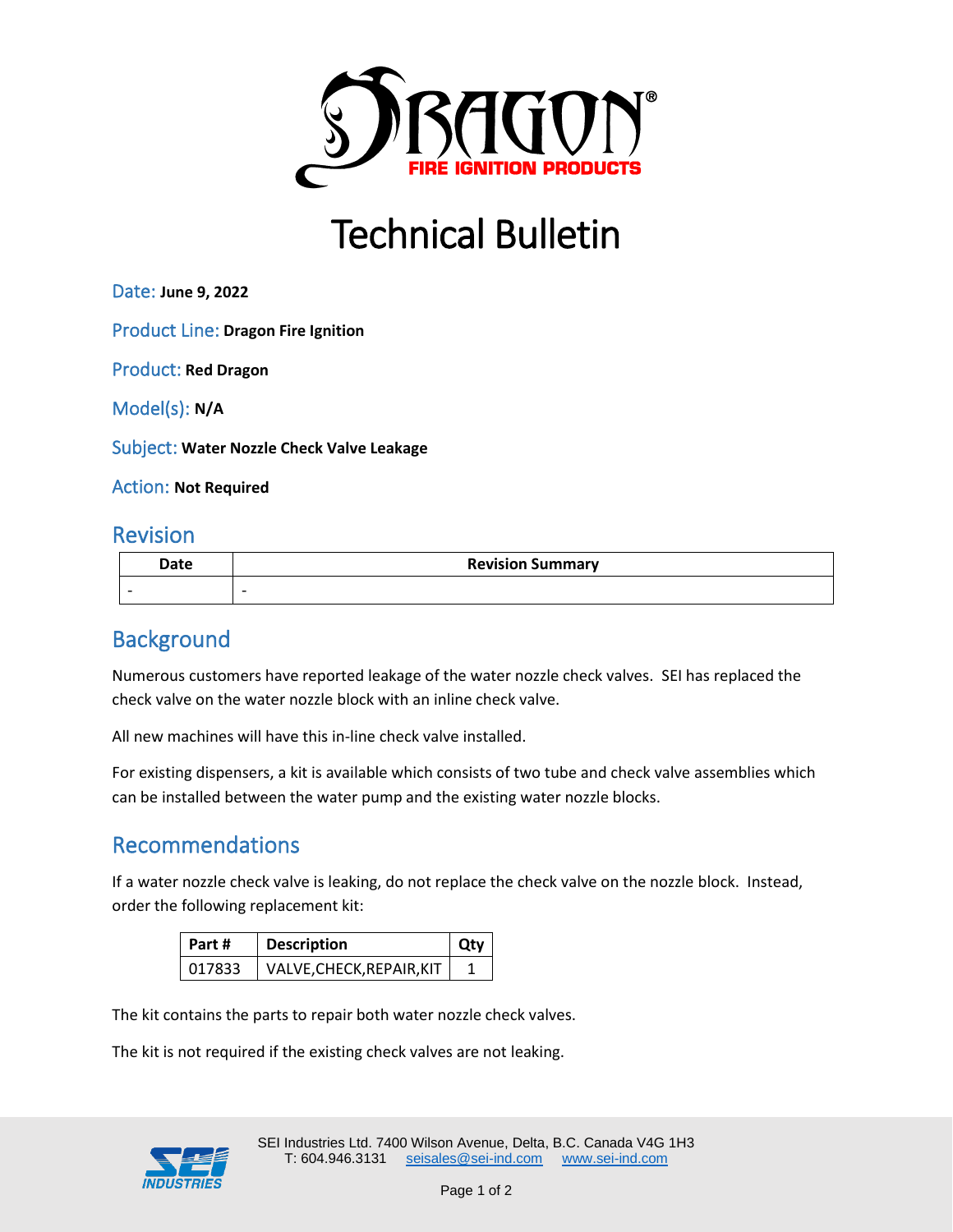

This Technical Bulletin is available on the SEI website: https://www.sei-ind.com/support-documents/?type=Bulletin&rel=503

For further details, please contact the following SEI representative(s).

#### **Contact**

SEI Dragon Engineering 604-946-3131 [dragoneng@sei-ind.com](mailto:dragoneng@sei-ind.com)

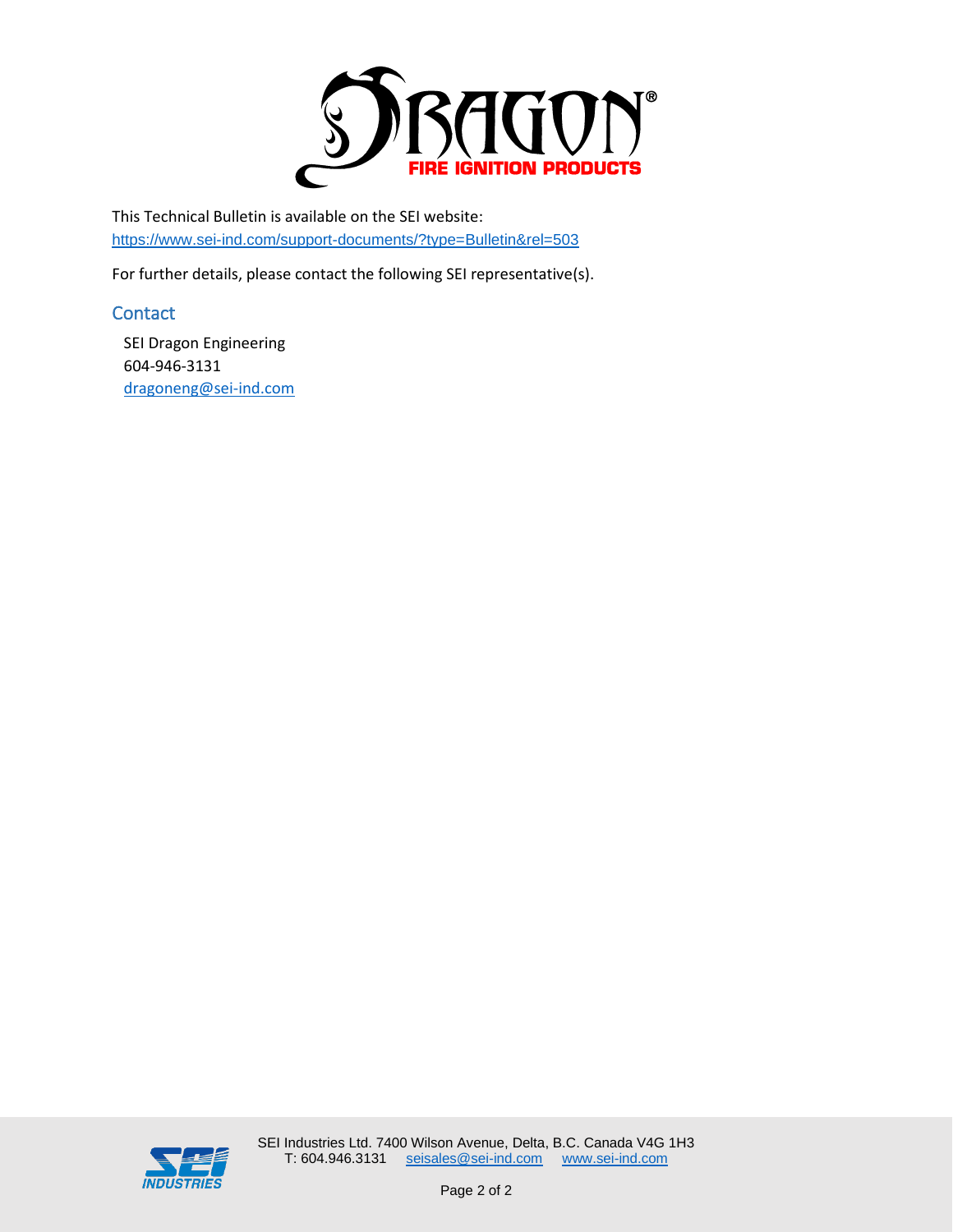

**Check Valve Repair Kit Upgrade Instructions** 



# **Kit Part Number: 017833**



### **Kit Contents:**

The kit contains the following items:

• (2) Check valve and tube assembly.

## **Tools Required**

None